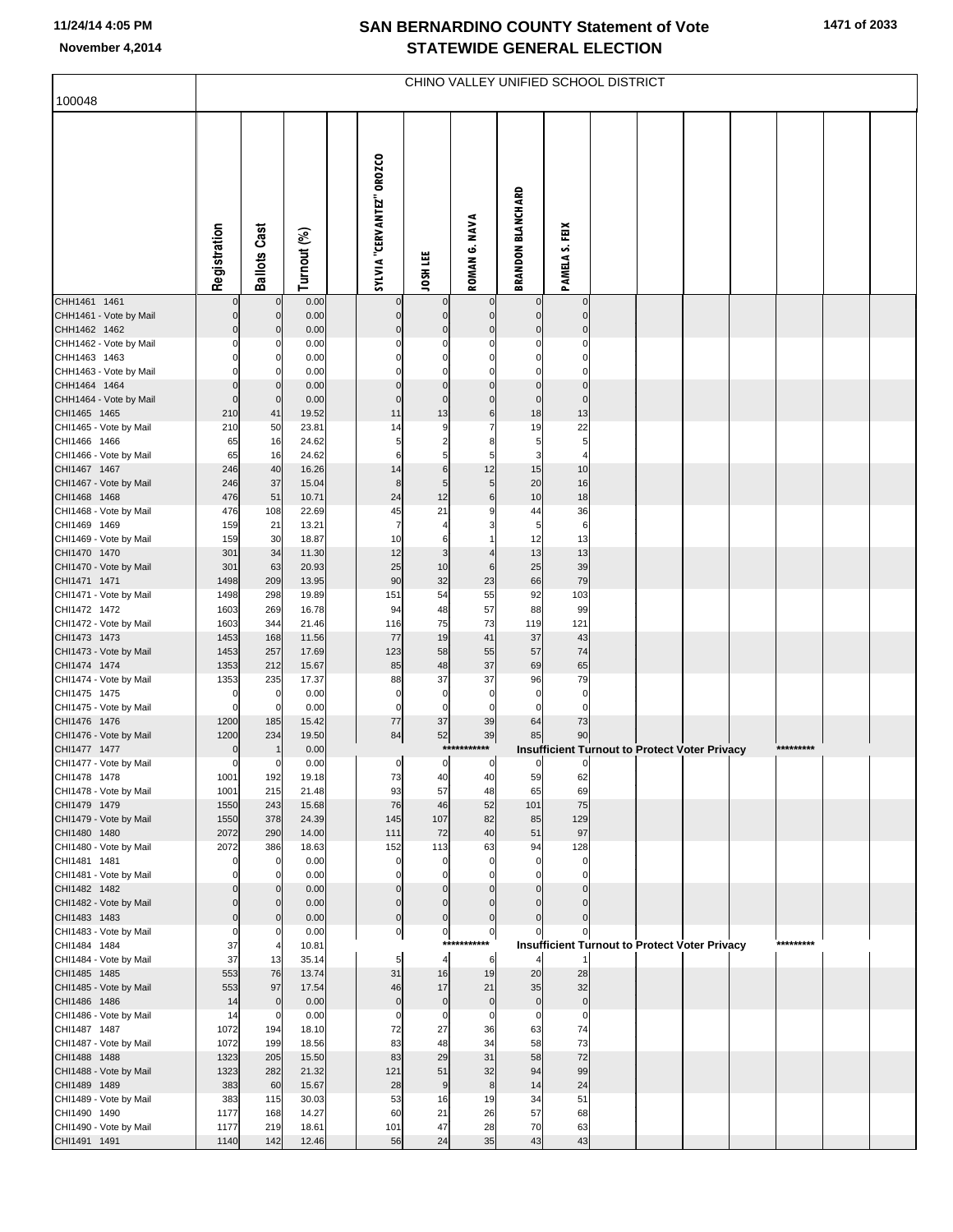### **SAN BERNARDINO COUNTY Statement of Vote November 4,2014 STATEWIDE GENERAL ELECTION**

| 100048                                 | CHINO VALLEY UNIFIED SCHOOL DISTRICT |                     |                |  |                           |                      |                               |                          |                                                            |  |  |  |  |                        |  |  |
|----------------------------------------|--------------------------------------|---------------------|----------------|--|---------------------------|----------------------|-------------------------------|--------------------------|------------------------------------------------------------|--|--|--|--|------------------------|--|--|
|                                        | Registration                         | <b>Ballots Cast</b> | Turnout (%)    |  | SYLVIA "CERVANTEZ" OROZCO | JOSH LEE             | ROMAN G. NAVA                 | <b>BRANDON BLANCHARD</b> | Ě<br>PAMELA S.                                             |  |  |  |  |                        |  |  |
| CHI1491 - Vote by Mail<br>CHI1492 1492 | 1140<br>1313                         | 156<br>200          | 13.68<br>15.23 |  | 63<br>94                  | 40<br>40             | 33<br>37                      | 54<br>54                 | 60<br>63                                                   |  |  |  |  |                        |  |  |
| CHI1492 - Vote by Mail                 | 1313                                 | 298                 | 22.70          |  | 147<br>97                 | 62                   | 58                            | 82<br>47                 | 97                                                         |  |  |  |  |                        |  |  |
| CHI1493 1493<br>CHI1493 - Vote by Mail | 1533<br>1533                         | 194<br>229          | 12.65<br>14.94 |  | 132                       | 23<br>26             | 29<br>43                      | 47                       | 59<br>74                                                   |  |  |  |  |                        |  |  |
| CHI1494 1494                           | 1458                                 | 195                 | 13.37          |  | 78                        | 36                   | 34                            | 61                       | 65                                                         |  |  |  |  |                        |  |  |
| CHI1494 - Vote by Mail                 | 1458                                 | 213                 | 14.61          |  | 102                       | 46<br>$\overline{1}$ | 40<br>$\overline{4}$          | 49<br>$\overline{7}$     | 65<br>11                                                   |  |  |  |  |                        |  |  |
| CHI1495 1495<br>CHI1495 - Vote by Mail | 130<br>130                           | 23<br>19            | 17.69<br>14.62 |  | 10<br>10                  | $\mathbf 0$          | $\overline{4}$                | $\overline{c}$           | 13                                                         |  |  |  |  |                        |  |  |
| CHI1496 1496                           | 1414                                 | 237                 | 16.76          |  | 79                        | 42                   | 35                            | 63                       | 76                                                         |  |  |  |  |                        |  |  |
| CHI1496 - Vote by Mail                 | 1414                                 | 279                 | 19.73          |  | 117                       | 56                   | 43                            | 90                       | 107                                                        |  |  |  |  |                        |  |  |
| CHI1497 1497<br>CHI1497 - Vote by Mail | 1377<br>1377                         | 186<br>308          | 13.51<br>22.37 |  | 90<br>101                 | 42<br>56             | 43<br>54                      | 35<br>119                | 79<br>121                                                  |  |  |  |  |                        |  |  |
| CHI1498 1498                           | 1520                                 | 196                 | 12.89          |  | 74                        | 43                   | 41                            | 66                       | 71                                                         |  |  |  |  |                        |  |  |
| CHI1498 - Vote by Mail                 | 1520                                 | 325                 | 21.38          |  | 137                       | 58                   | 68                            | 101                      | 105                                                        |  |  |  |  |                        |  |  |
| CHI1499 1499                           | 1416                                 | 208                 | 14.69          |  | 90                        | 31                   | 38                            | 64                       | 76                                                         |  |  |  |  |                        |  |  |
| CHI1499 - Vote by Mail<br>CHI1500 1500 | 1416<br>1269                         | 308<br>216          | 21.75<br>17.02 |  | 132<br>63                 | 81<br>53             | 62<br>40                      | 68<br>70                 | 91<br>84                                                   |  |  |  |  |                        |  |  |
| CHI1500 - Vote by Mail                 | 1269                                 | 268                 | 21.12          |  | 139                       | 40                   | 26                            | 100                      | 104                                                        |  |  |  |  |                        |  |  |
| CHI1501 1501                           | 1308                                 | 226                 | 17.28          |  | 101                       | 54                   | 38                            | 80                       | 83                                                         |  |  |  |  |                        |  |  |
| CHI1501 - Vote by Mail<br>ONT1502 1502 | 1308<br>5                            | 246<br>0            | 18.81<br>0.00  |  | 109<br>$\Omega$           | 48<br>$\Omega$       | 34<br>$\mathbf 0$             | 80<br>$\Omega$           | 93<br>C                                                    |  |  |  |  |                        |  |  |
| ONT1502 - Vote by Mail                 | 5                                    | 0                   | 0.00           |  | 0                         | 0                    | $\mathbf 0$                   | $\Omega$                 | $\mathbf 0$                                                |  |  |  |  |                        |  |  |
| ONT1503 1503                           | 112                                  | 11                  | 9.82           |  | $\overline{4}$            |                      | 3                             | 3                        | 4                                                          |  |  |  |  |                        |  |  |
| ONT1503 - Vote by Mail<br>ONT1504 1504 | 112<br>237                           | 35<br>17            | 31.25<br>7.17  |  | 10<br>11                  | 6<br>$\overline{1}$  | 8<br>5                        | 14<br>$\overline{4}$     | 11<br>5                                                    |  |  |  |  |                        |  |  |
| ONT1504 - Vote by Mail                 | 237                                  | 38                  | 16.03          |  | 16                        | 6                    | $\overline{7}$                | 10                       | 12                                                         |  |  |  |  |                        |  |  |
| ONT1505 1505                           | 1669                                 | 246                 | 14.74          |  | 101                       | 31                   | 42                            | 66                       | 92                                                         |  |  |  |  |                        |  |  |
| ONT1505 - Vote by Mail<br>ONT1506 1506 | 1669<br>1461                         | 329<br>209          | 19.71<br>14.31 |  | 130<br>75                 | 73<br>38             | 55<br>42                      | 91<br>55                 | 122<br>75                                                  |  |  |  |  |                        |  |  |
| ONT1506 - Vote by Mail                 | 1461                                 | 305                 | 20.88          |  | 136                       | 65                   | 51                            | 95                       | 108                                                        |  |  |  |  |                        |  |  |
| ONT1507 1507                           | 1521                                 | 212                 | 13.94          |  | 93                        | 32                   | 48                            | 41                       | 79                                                         |  |  |  |  |                        |  |  |
| ONT1507 - Vote by Mail                 | 1521<br>1292                         | 296<br>187          | 19.46<br>14.47 |  | 117<br>85                 | 69<br>28             | 71<br>44                      | 79<br>31                 | 86<br>50                                                   |  |  |  |  |                        |  |  |
| ONT1508 1508<br>ONT1508 - Vote by Mail | 1292                                 | 205                 | 15.87          |  | 95                        | 33                   |                               | 38                       | $\sim$                                                     |  |  |  |  |                        |  |  |
| ONT1509 1509                           | 85                                   | 10                  | 11.76          |  | 6                         | 4                    | з                             |                          |                                                            |  |  |  |  |                        |  |  |
| ONT1509 - Vote by Mail                 | 85                                   | 19                  | 22.35          |  | 12                        | 6                    |                               |                          |                                                            |  |  |  |  |                        |  |  |
| UNI1510 1510<br>UNI1510 - Vote by Mail | 1343<br>1343                         | 196<br>262          | 14.59<br>19.51 |  | 78<br>106                 | 34<br>48             | 41<br>58                      | 52<br>66                 | 55<br>88                                                   |  |  |  |  |                        |  |  |
| UNI1511 1511                           | 35                                   |                     | 11.43          |  |                           |                      | ***********                   |                          | <b>Insufficient Turnout to Protect Voter Privacy</b>       |  |  |  |  | *********              |  |  |
| UNI1511 - Vote by Mail                 | 35                                   | 15                  | 42.86          |  | $\frac{3}{2}$             | $\circ$              | $\overline{2}$<br>*********** | 10                       | 8                                                          |  |  |  |  | *********              |  |  |
| UNI1512 1512<br>UNI1512 - Vote by Mail | 8<br>8                               | $\Omega$            | 25.00<br>0.00  |  | $\overline{0}$            | $\overline{0}$       | $\circ$                       | $\mathbf{0}$             | <b>Insufficient Turnout to Protect Voter Privacy</b>       |  |  |  |  |                        |  |  |
| UNI1513 1513                           | 10                                   |                     | 10.00          |  |                           |                      | ***********                   |                          | <b>Insufficient Turnout to Protect Voter Privacy</b>       |  |  |  |  | *********              |  |  |
| UNI1513 - Vote by Mail                 | 10                                   |                     | 40.00          |  |                           |                      | ***********                   |                          | <b>Insufficient Turnout to Protect Voter Privacy</b>       |  |  |  |  | *********              |  |  |
| UNI1514 1514<br>UNI1514 - Vote by Mail | 221<br>221                           | 45<br>43            | 20.36<br>19.46 |  | 16<br>18                  | 8<br>9               | 11<br>$\overline{2}$          | 18<br>18                 | 13                                                         |  |  |  |  |                        |  |  |
| UNI1515 1515                           |                                      |                     | 33.33          |  |                           |                      | ***********                   |                          | <b>Insufficient Turnout to Protect Voter Privacy</b>       |  |  |  |  | *********              |  |  |
| UNI1515 - Vote by Mail                 |                                      |                     | 66.67          |  |                           |                      | ***********                   |                          | <b>Insufficient Turnout to Protect Voter Privacy</b>       |  |  |  |  | *********              |  |  |
| UNI1516 1516<br>UNI1516 - Vote by Mail |                                      |                     | 28.57<br>28.57 |  |                           |                      | ***********<br>***********    |                          | <b>Insufficient Turnout to Protect Voter Privacy</b>       |  |  |  |  | *********<br>********* |  |  |
| UNI1517 1517                           | 879                                  | 144                 | 16.38          |  | 53                        | 30                   | 23                            | 47                       | <b>Insufficient Turnout to Protect Voter Privacy</b><br>34 |  |  |  |  |                        |  |  |
| UNI1517 - Vote by Mail                 | 879                                  | 203                 | 23.09          |  | 86                        | 52                   | 44                            | 55                       | 62                                                         |  |  |  |  |                        |  |  |
| UNI1518 1518                           | 65                                   | 9                   | 13.85          |  |                           | $\mathbf{1}$         |                               |                          |                                                            |  |  |  |  |                        |  |  |
| UNI1518 - Vote by Mail<br>UNI1519 1519 | 65<br>5                              | 19                  | 29.23<br>0.00  |  | 6<br>$\overline{0}$       | 8<br>$\overline{0}$  | 10<br>$\overline{0}$          |                          |                                                            |  |  |  |  |                        |  |  |
| UNI1519 - Vote by Mail                 | 5                                    |                     | 40.00          |  |                           |                      | ***********                   |                          | <b>Insufficient Turnout to Protect Voter Privacy</b>       |  |  |  |  | *********              |  |  |
| UNI1520 1520                           | 65                                   |                     | 7.69           |  | 0                         | $\overline{2}$       | $\overline{\mathbf{c}}$       |                          |                                                            |  |  |  |  |                        |  |  |
| UNI1520 - Vote by Mail<br>UNI1714 1714 | 65<br>11                             | 21                  | 32.31<br>27.27 |  | 11                        | 9                    | 5 <sub>5</sub><br>*********** |                          | <b>Insufficient Turnout to Protect Voter Privacy</b>       |  |  |  |  | *********              |  |  |
| UNI1714 - Vote by Mail                 | 11                                   |                     | 18.18          |  |                           |                      | ***********                   |                          | <b>Insufficient Turnout to Protect Voter Privacy</b>       |  |  |  |  | *********              |  |  |
|                                        |                                      |                     |                |  |                           |                      |                               |                          |                                                            |  |  |  |  |                        |  |  |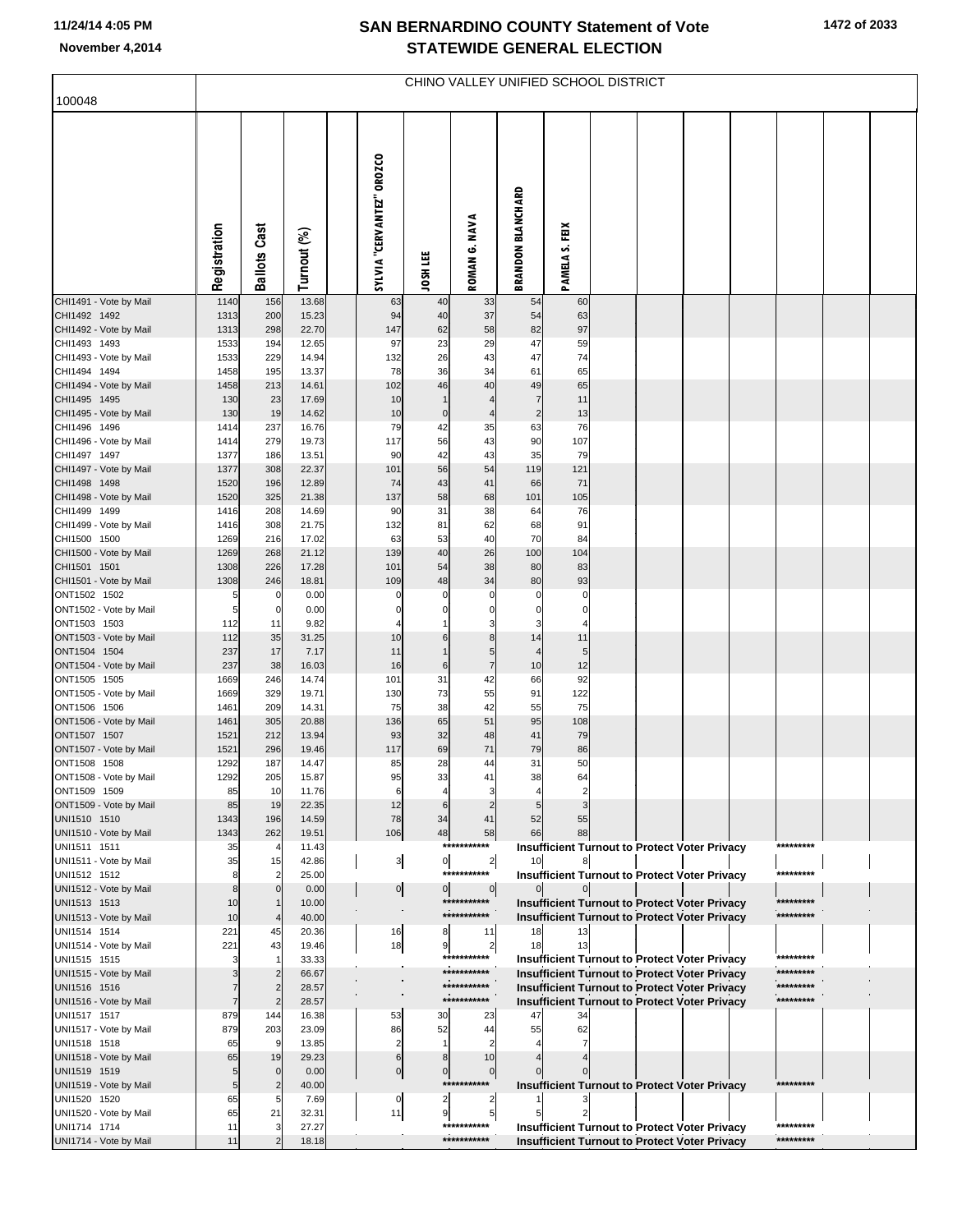# **SAN BERNARDINO COUNTY Statement of Vote November 4,2014 STATEWIDE GENERAL ELECTION**

**1473 of 2033**

|                                        | CHINO VALLEY UNIFIED SCHOOL DISTRICT<br>100048 |                                  |                |  |                             |                               |                                  |                             |                            |  |  |  |  |  |  |  |
|----------------------------------------|------------------------------------------------|----------------------------------|----------------|--|-----------------------------|-------------------------------|----------------------------------|-----------------------------|----------------------------|--|--|--|--|--|--|--|
|                                        |                                                |                                  |                |  |                             |                               |                                  |                             |                            |  |  |  |  |  |  |  |
|                                        | Registration                                   | <b>Ballots Cast</b>              | Turnout (%)    |  | SYLVIA "CERVANTEZ" OROZCO   | JOSH LEE                      | ROMAN G. NAVA                    | <b>BRANDON BLANCHARD</b>    | PAMELA S. FEIX             |  |  |  |  |  |  |  |
| CHI1534 1534                           | 316                                            | 33                               | 10.44          |  | 12                          | 8                             | $\overline{7}$                   | 10                          | 13                         |  |  |  |  |  |  |  |
| CHI1534 - Vote by Mail<br>CHH1535 1535 | 316<br>1531                                    | 67<br>180                        | 21.20<br>11.76 |  | 23<br>73                    | 12<br>40                      | 19<br>46                         | 20<br>55                    | 25<br>71                   |  |  |  |  |  |  |  |
| CHH1535 - Vote by Mail                 | 1531                                           | 379                              | 24.76          |  | 142                         | 100                           | 79                               | 106                         | 124                        |  |  |  |  |  |  |  |
| CHH1536 1536                           | 1523<br>1523                                   | 230<br>328                       | 15.10<br>21.54 |  | 101                         | 40                            | 47<br>50                         | 66<br>97                    | 86<br>121                  |  |  |  |  |  |  |  |
| CHH1536 - Vote by Mail<br>CHH1537 1537 | 1703                                           | 288                              | 16.91          |  | 135<br>126                  | 81<br>55                      | 53                               | 81                          | 106                        |  |  |  |  |  |  |  |
| CHH1537 - Vote by Mail                 | 1703                                           | 377                              | 22.14          |  | 144                         | 101                           | 87                               | 113                         | 125                        |  |  |  |  |  |  |  |
| CHH1538 1538                           | 1651                                           | 236                              | 14.29          |  | 95                          | 63                            | 42                               | 58                          | 81                         |  |  |  |  |  |  |  |
| CHH1538 - Vote by Mail<br>CHH1539 1539 | 1651<br>1395                                   | 381<br>242                       | 23.08<br>17.35 |  | 133<br>86                   | 119<br>55                     | 56<br>52                         | 105<br>60                   | 136<br>96                  |  |  |  |  |  |  |  |
| CHH1539 - Vote by Mail                 | 1395                                           | 387                              | 27.74          |  | 143                         | 77                            | 68                               | 119                         | 146                        |  |  |  |  |  |  |  |
| CHH1540 1540                           | 1501                                           | 261                              | 17.39          |  | 97                          | 59                            | 68                               | 65                          | 83                         |  |  |  |  |  |  |  |
| CHH1540 - Vote by Mail<br>CHH1541 1541 | 1501<br>1478                                   | 295<br>232                       | 19.65<br>15.70 |  | 118<br>86                   | 41<br>52                      | 65<br>46                         | 85<br>51                    | 126<br>82                  |  |  |  |  |  |  |  |
| CHH1541 - Vote by Mail                 | 1478                                           | 265                              | 17.93          |  | 99                          | 60                            | 71                               | 75                          | 95                         |  |  |  |  |  |  |  |
| CHH1542 1542                           | 1672                                           | 234                              | 14.00          |  | 102                         | 44                            | 43                               | 56                          | 90                         |  |  |  |  |  |  |  |
| CHH1542 - Vote by Mail<br>CHH1543 1543 | 1672<br>1794                                   | 397<br>249                       | 23.74<br>13.88 |  | 160<br>95                   | 90<br>64                      | 81<br>60                         | 99<br>67                    | 155<br>72                  |  |  |  |  |  |  |  |
| CHH1543 - Vote by Mail                 | 1794                                           | 416                              | 23.19          |  | 180                         | 100                           | 111                              | 97                          | 152                        |  |  |  |  |  |  |  |
| CHH1544 1544                           | 1511                                           | 272                              | 18.00          |  | 108                         | 60                            | 56                               | 80                          | 102                        |  |  |  |  |  |  |  |
| CHH1544 - Vote by Mail<br>CHH1545 1545 | 1511<br>1382                                   | 290<br>147                       | 19.19<br>10.64 |  | 110<br>61                   | 87<br>29                      | 66<br>28                         | 83<br>39                    | 96<br>42                   |  |  |  |  |  |  |  |
| CHH1545 - Vote by Mail                 | 1382                                           | 246                              | 17.80          |  | 101                         | 56                            | 51                               | 57                          | 69                         |  |  |  |  |  |  |  |
| CHH1546 1546                           | $\overline{0}$                                 | $\mathbf 0$                      | 0.00           |  | $\mathcal{C}$               | $\mathbf 0$                   | $\pmb{0}$                        | $\mathbf{0}$                | $\mathbf 0$                |  |  |  |  |  |  |  |
| CHH1546 - Vote by Mail<br>CHH1547 1547 | $\mathbf 0$<br>$\mathbf 0$                     | $\mathbf 0$<br>$\overline{0}$    | 0.00<br>0.00   |  | $\mathsf{C}$                | $\Omega$<br>$\mathbf 0$       | $\mathbf 0$<br>$\overline{0}$    | $\mathbf 0$<br>$\mathbf 0$  | $\mathbf 0$<br>$\pmb{0}$   |  |  |  |  |  |  |  |
| CHH1547 - Vote by Mail                 | $\overline{0}$                                 | $\overline{0}$                   | 0.00           |  | $\mathsf{C}$                | $\mathbf 0$                   | $\mathbf 0$                      | 0                           | $\Omega$                   |  |  |  |  |  |  |  |
| CHH1548 1548                           | 1528                                           | 277                              | 18.13          |  | 100                         | 61                            | 61                               | 70                          | 86                         |  |  |  |  |  |  |  |
| CHH1548 - Vote by Mail                 | 1528                                           | 352                              | 23.04          |  | 122                         | 98                            | 84                               | 99                          | 106                        |  |  |  |  |  |  |  |
| CHH1549 1549<br>CHH1549 - Vote by Mail | 1502<br>1502                                   | 309<br>331                       | 20.57<br>22.04 |  | 122<br>134                  | 76<br>88                      | 75<br>71                         | 85<br>101                   | 104<br>112                 |  |  |  |  |  |  |  |
| CHH1550 1550                           | 1221                                           | 147                              | 12.04          |  | 57                          | 41                            | 51                               | 39                          | 39                         |  |  |  |  |  |  |  |
| CHH1550 - Vote by Mail                 | 1221                                           | 297                              | 24.32          |  | 105                         | 77                            | 88                               | 78                          | 116                        |  |  |  |  |  |  |  |
| CHH1551 1551<br>CHH1551 - Vote by Mail | 1710<br>1710                                   | 228<br>375                       | 13.33<br>21.93 |  | 83<br>155                   | 52<br>75                      | 40<br>73                         | 70<br>102                   | 93<br>104                  |  |  |  |  |  |  |  |
| CHH1552 1552                           | 1819                                           | 342                              | 18.80          |  | 128                         | 77                            | 95                               | 97                          | 111                        |  |  |  |  |  |  |  |
| CHH1552 - Vote by Mail                 | 1819                                           | 531                              | 29.19          |  | 167                         | 150                           | 109                              | 165                         | 220                        |  |  |  |  |  |  |  |
| CHH1553 1553<br>CHH1553 - Vote by Mail | 1550<br>1550                                   | 288<br>353                       | 18.58<br>22.77 |  | 124<br>128                  | 61<br>82                      | 53<br>66                         | 82<br>103                   | 87<br>125                  |  |  |  |  |  |  |  |
| CHH1554 1554                           | 1520                                           | 322                              | 21.18          |  | 98                          | 80                            | 80                               | 107                         | 133                        |  |  |  |  |  |  |  |
| CHH1554 - Vote by Mail                 | 1520                                           | 357                              | 23.49          |  | 148                         | 100                           | 69                               | 121                         | 129                        |  |  |  |  |  |  |  |
| CHH1555 1555<br>CHH1555 - Vote by Mail | 1600<br>1600                                   | 269<br>510                       | 16.81<br>31.88 |  | 92<br>189                   | 46<br>110                     | 66<br>124                        | 77<br>158                   | 94<br>183                  |  |  |  |  |  |  |  |
| CHH1556 1556                           | 1561                                           | 219                              | 14.03          |  | 73                          | 58                            | 49                               | 62                          | 76                         |  |  |  |  |  |  |  |
| CHH1556 - Vote by Mail                 | 1561                                           | 303                              | 19.41          |  | 122                         | 90                            | 61                               | 65                          | 85                         |  |  |  |  |  |  |  |
| CHH1557 1557<br>CHH1557 - Vote by Mail | 1639<br>1639                                   | 213<br>459                       | 13.00<br>28.00 |  | 77<br>180                   | 60<br>126                     | 43<br>82                         | 64<br>129                   | 78<br>160                  |  |  |  |  |  |  |  |
| CHH1558 1558                           | 1709                                           | 258                              | 15.10          |  | 78                          | 52                            | 46                               | 93                          | 94                         |  |  |  |  |  |  |  |
| CHH1558 - Vote by Mail                 | 1709                                           | 442                              | 25.86          |  | 142                         | 125                           | 98                               | 100                         | 152                        |  |  |  |  |  |  |  |
| CHH1559 1559                           | 1625                                           | 244                              | 15.02          |  | 63                          | 60                            | 49                               | 67                          | 108                        |  |  |  |  |  |  |  |
| CHH1559 - Vote by Mail<br>CHH1560 1560 | 1625<br>1133                                   | 420<br>227                       | 25.85<br>20.04 |  | 170<br>66                   | 113<br>43                     | 88<br>72                         | 94<br>57                    | 134<br>83                  |  |  |  |  |  |  |  |
| CHH1560 - Vote by Mail                 | 1133                                           | 306                              | 27.01          |  | 89                          | 63                            | 103                              | 79                          | 107                        |  |  |  |  |  |  |  |
| CHI1561 1561                           | $\mathbf 0$                                    | $\mathbf 0$                      | 0.00           |  | $\Omega$                    | $\mathbf 0$                   | $\overline{0}$                   | $\mathbf{0}$                | $\mathbf 0$                |  |  |  |  |  |  |  |
| CHI1561 - Vote by Mail<br>CHI1562 1562 | $\mathbf 0$<br>$\mathbf 0$                     | $\overline{0}$<br>$\overline{0}$ | 0.00<br>0.00   |  | $\sqrt{ }$<br>$\mathcal{C}$ | $\Omega$<br>$\mathbf 0$       | $\overline{0}$<br>$\overline{0}$ | $\mathbf 0$<br>$\mathbf 0$  | $\mathbf 0$<br>$\pmb{0}$   |  |  |  |  |  |  |  |
| CHI1562 - Vote by Mail                 | $\mathbf 0$                                    | $\mathbf 0$                      | 0.00           |  |                             | $\Omega$                      | $\mathbf 0$                      |                             | $\Omega$                   |  |  |  |  |  |  |  |
| CHI1563 1563                           | $\mathbf 0$                                    | $\mathbf 0$                      | 0.00           |  |                             | 0                             | 0                                |                             | O                          |  |  |  |  |  |  |  |
| CHI1563 - Vote by Mail<br>CHI1564 1564 | $\mathbf 0$<br>$\mathbf 0$                     | $\Omega$<br>$\overline{0}$       | 0.00<br>0.00   |  | 0<br>$\Omega$               | $\mathbf 0$<br>$\overline{0}$ | $\overline{0}$<br>$\overline{0}$ | $\mathbf 0$<br>$\mathbf{0}$ | $\mathbf 0$<br>$\mathbf 0$ |  |  |  |  |  |  |  |
|                                        |                                                |                                  |                |  |                             |                               |                                  |                             |                            |  |  |  |  |  |  |  |